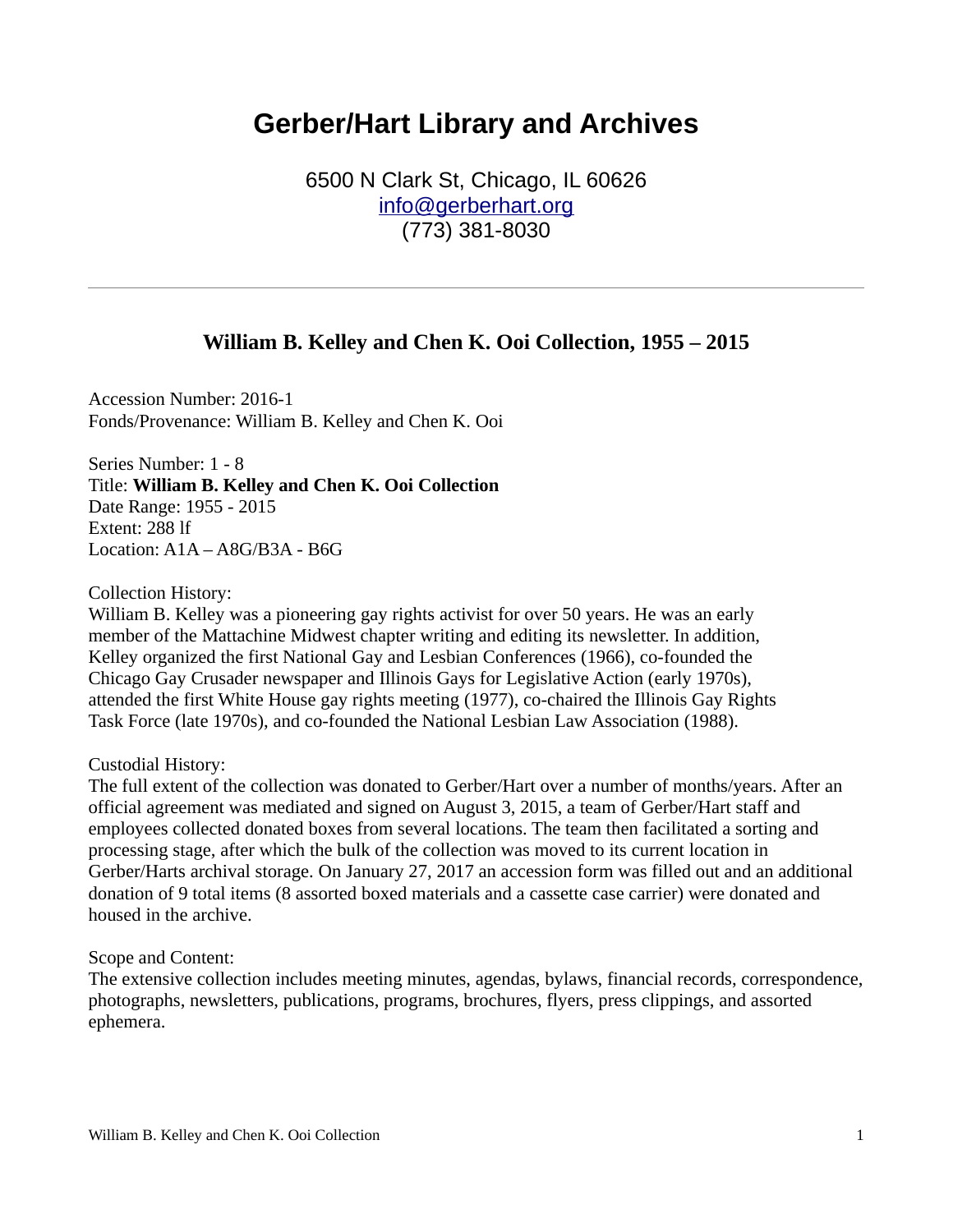Arrangement:

Organized into 7 series where 1 series can be contained within multiple boxes. Subseries of each series are separated by individual box content and also by general content/document type, in which the general content/document types are arranged within multiple boxes. Folders within each box are labeled descriptively and by year, some of which maintain original order.

# Series:

1 Correspondence | Date Range: ----

2 Legal | Date Range: ----

3 Organizations | Date Range: ----

4 Subject | Date Range: ----

5 Reference and Annotated Periodicals | Date Range: ----

6 Audio / Visual Materials | Date Range: ----

7 Oversize / Nontraditional Format | Date Range: ----

8 Separations | Date Range: ----

Container List:

# **BOX 1**

**0. Finding Aid**

# **1. CORRESPONDENCE**

1.1 General 1.2 Social / Personal

# 2. **LEGAL**

2.1 General 2.2 LGBT Law 2.3 1977 White House Meeting 2.4 Commission on Human Rights 2.5 Law School 2.6 Appellate Court 2.7 M & V 2.8 City Council 1988 2.9 NLGNA Lavender Law 2.10 Chi Personnel Board 2.11 Cases 2.12 Dept Admin Meetings 2.13 Dockets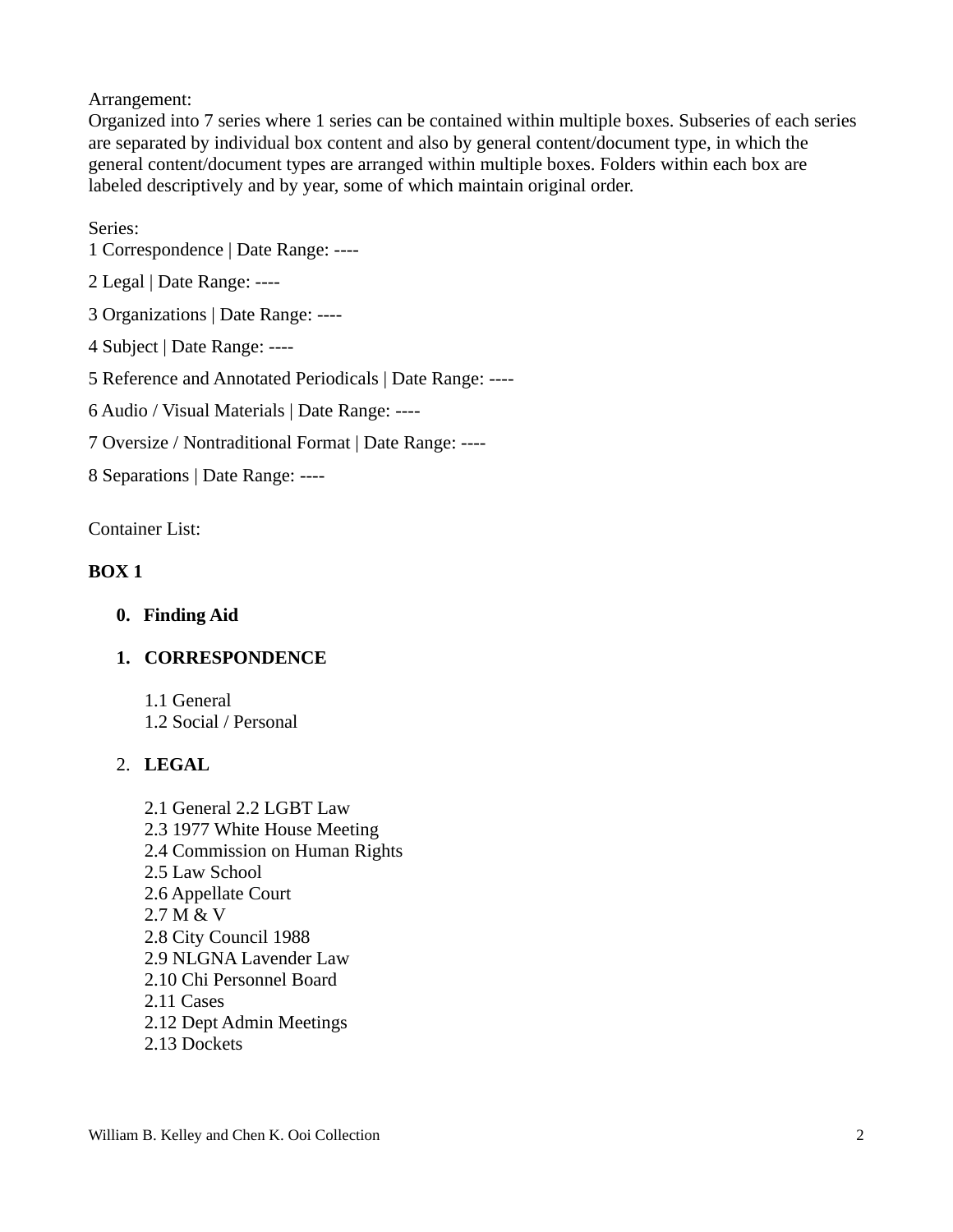## 3. **ORGANIZATIONS\***

3.1 AARP – ACLU

AARP (American Association of Retired Peoples) – *2 folders* "AASP and Unmarried America (American Association of Single People)" ABA (American Bar Association) – *2 folders* "ABA - "The Promised Land"" "Acapulco" ACLU (American Civil Liberties Union) – *9 folders*

3.2 ACLU - American Veterans for Equal Rights

ACLU – *6 folders* "ACLU—Gay Rights Chapter" "ACLU of Illinois" "ACLU/LGRC" (American Civil Liberties Union/Lesbian and Gay Rights Chapter) Advocate (magazine) – *3 folders* "AIDS Foundation" AIDS Foundation of Chicago – *4 folders* "AIDS Legal Council" AIDS Legal Council of Chicago – *2 folders* "AIDS Remembrance Project" Alliance to End Repression – *2 folders* "American Foundation for AIDS Research" American Veterans for Equal Rights – *2 folders* "Americans United for Separation of Church and State"

## 3.3 ACLU - NLGNA

3.4 Commission on Human Relations Chicago Commission on Human Relations – *10 folders*

3.5 Commission on Human Relations – ACLGBTI "William B. Kelley" Chicago Commission on Human Relations ACLGBTI (Advisory Committee on Lesbian, Gay, Bisexual, and Transgender Issues) – *14 folders*

3.6 ACLGBTI – *13 folders*

## 3.7 ACLGBT[I]

3.8 - 3.10 Asians + Friends 3.8 Asians + Friends – *3 folders* Asians + Friends – Chicago – *10 folders* "AFC (Asians + Friends – Chicago) Agenda Minutes"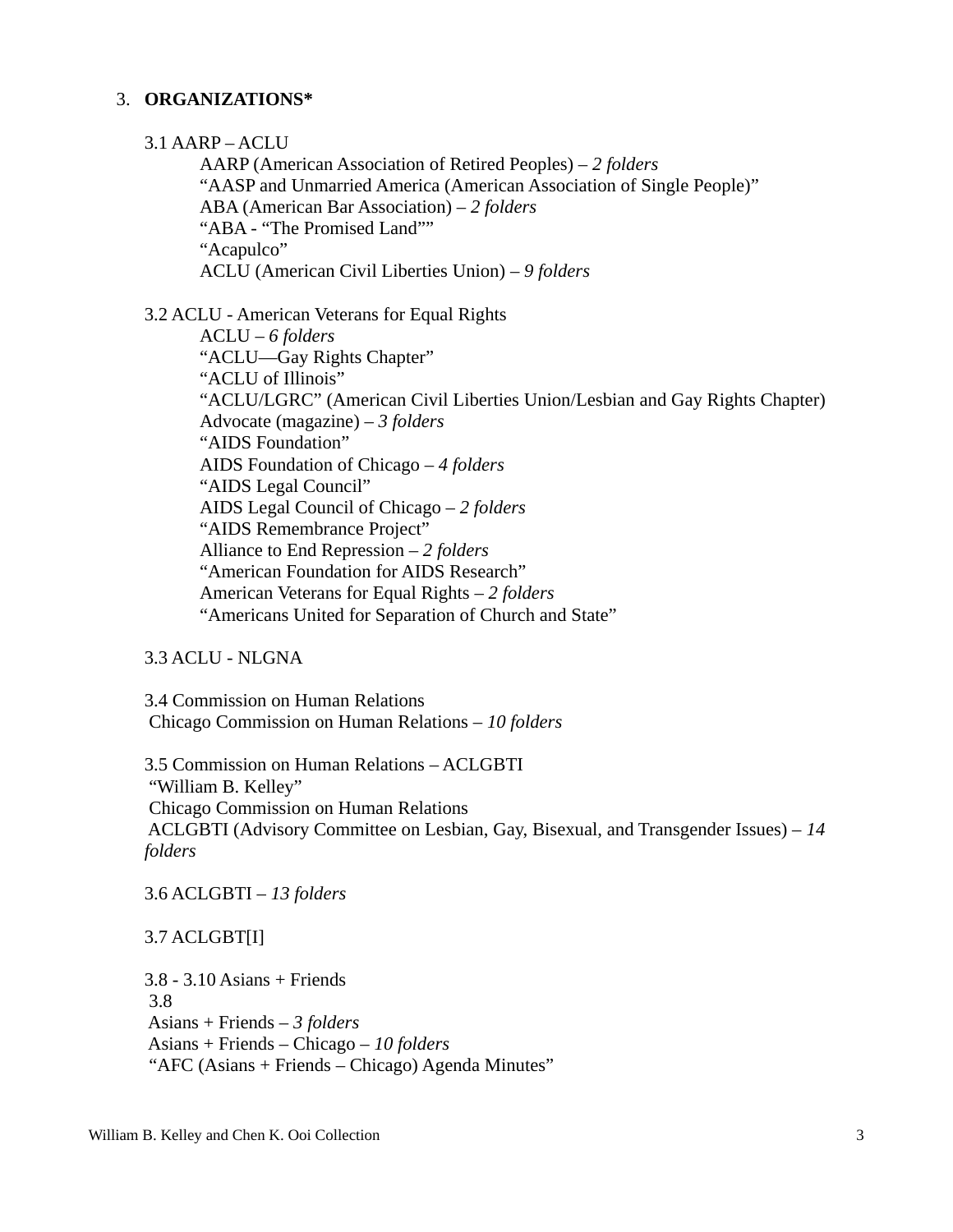3.9

"Asians + Friends – Chicago – 1985 Annual Election and Nominating Committee"

"Asians + Friends – Chicago – 1986 Annual Election"

"Asians + Friends – Chicago – 1987 Annual Election and Nominating Committee"

"Asians + Friends – Chicago – 1988 Annual Election"

"Asians + Friends – Chicago – Audit of Jim Barr"

"Asians + Friends – Chicago – Board minutes, agendas documents"

"Asians + Friends – Chicago – Bylaws"

"Asians + Friends – Chicago – Clippings (of Asian interest of with development program ideas) and leaflets"

"Asians + Friends – Chicago – Have a Heart"

"Asians + Friends – Chicago – Membership"

"Asians + Friends – Chicago – Miscellaneous"

"Asians + Friends – Chicago – Misc. pulications and articles from other organizations"

"Asians + Friends – Chicago – Newsletter"

"Asians + Friends – Chicago – 1988 Nominating Committee"

"AFC Party and Special Event Document"

"Asians + Friends – Int'l Frdshp. Weekend 1991"

"False Arrest"

"Feb 86 Valentine's Benefit Party"

"Program Newsletter"

3.10

"Newsletters"

3.11 CA - Chi Area Gay + Lesbian Chamber of Commerce (CAGLCoC)

"Bolerium Books"

"Berwyn United Neighborhood Gay and Lesbian Organization"

"California"

` "Catalogues[sic]"

"The Center" (Horizons community Services, Inc.)

"The Chamber" (Chicago Area Gay and Lesbian Chamber of Commerce)

"Chicago Alternative Policing Strategy – Beat 2311"

Chicago Area Gay and Lesbian Chamber of Commers – *11 folders*

"CAGLOC – Advertising Specialties" (Chicago Area Gay and Lesbian Chamber of Commerce)

## 3.12 Chi AIDS Orgs - Chi Misc. Magazines

Chicago AIDS Organizations – *2 folders*

"Chicago Alternative Policing Strategy"

Chicago Bar Association – *2 folders*

"Chicago Bar Association, Committee on the Legal Rights of Lesbians and Gay Men"

"Chicago Council on Urban Affairs"

"Chicago Cultural Center, Friends of the"

CGA (Chicago Gay Alliance) – *4 folders*

CGA – Community Relations Committee – *2 folders*

"CGA – Constitution"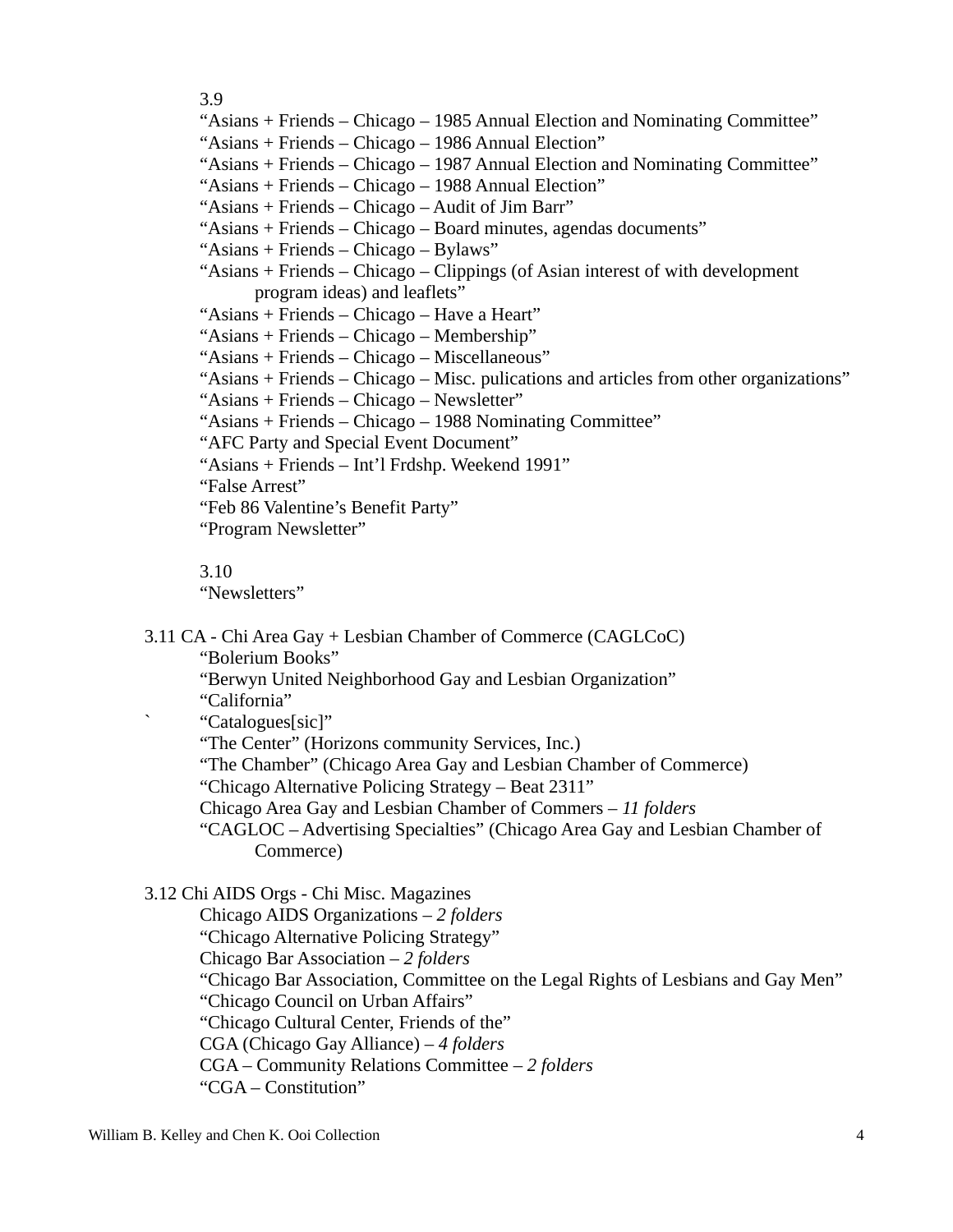"CGA – Development" CGA – Jobs and Housing Committee – *2 folders* "CGA – Public Relations Committee" "CGA – Religions Committee" "CGA vs. Public Building Community of Chicago" Chicago Gay Crusader – *2 folders* "Chicago Gay and Lesbian Hall of Fame – 1995" "Chicago Gay and Lesbian Hall of Fame – My Induction" "Chicago Gay Men's Chorus" Chicago House and Social Service Agency, Inc. – *5 folders* "Chicago Magazine – Guidebook project 3/88 Dan Sartow"

3.13 - 3.14 Chi Access Corporation

3.13 "CAC (Chicago Access Corporation)" Kelley, William – *2 folders* Unlabeled – *4 folders*

3.14

*Full box of loose documents*

3.15 Chi Access

Chicago Access Corporation – *5 folders* "CAC" "CAC 10/89 cleanup" Kelley, William – *5 folders* "Cable Television – Freedom of Expression" "Cable Television – Gay programs" Unlabeled – *12 folders*

3.16 - 3.17 Chi Mayor - C (End)

3.16

"CCCHR (Cook County Commission on Human Rights)"

"CCSA/TFLGI (Cook County State's Attoney Office/Task Force on Lesbian and Gay Issues)"

"CCSA/TFLGICJS"

"CCSA/TFLGI – Mark Loveless"

"CCSA/TFLGI Pol. & Legis. Comm. (Cook County State's Attorney Office/ Task Force on Lesbian and Gay Issues – Political and Legislative Committee)"

Chicago Police Department, 23rd district gay and lesbian advisory group – *2 folders* "Chicago Police Department – clippings"

"City Bill"

"City & Org Mailings"

"Committee on Lesbian and Gay History, American Historical Association" "Contests"

Cook County – *2 folders*

"Cook County Commission on Women's Issues"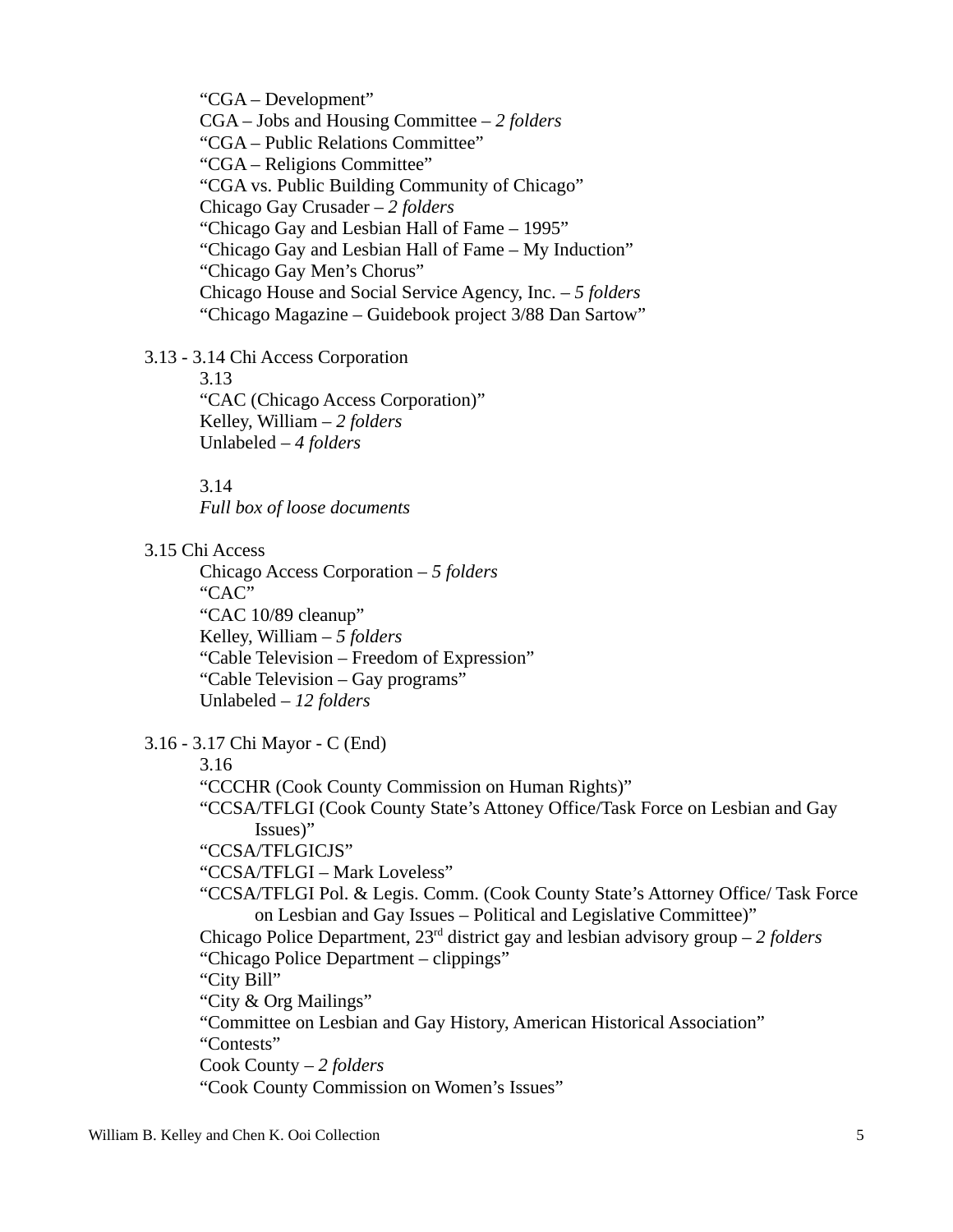"Cook County Human Rights Ordinance"

"Cook County Human Rights Ordinance – Misc. materials from drafting and lobbying stage"

"Cook County President, Phelan, Richard J. Executive Order on Discrimination" Cook County State's Atty. Task Force on Gay and Lesbian Issues – *6 folders* "Culture"

3.17

"Cook County Commission on Human Rights"

#### 3.18 Chi Gay Alliance

3.19 - 3.22 Chi Gay + Lesbian Hall of Fame

3.19

Chicago Gay and Lesbian Hall of Fame – *3 folders* "Chicago Gay and Lesbian Hall of Fame – Website" "Friends of the Chicago Gay and Lesbian Hall of Fame" "Hall of Fame – Misc." "HOF – 1998" Hall of Fame – 1999 – *2 folders* "Hall of Fame – 2003" HOF – 2004 – *2 folders* "Hall of Fame – 2008" Hall of Fame – 2010 – *2 folders* "Hall of Fame – 2011" "HOF" Unlabeled – *2 folders*

3.20

Chicago Gay and Lesbian Hall of Fame – *5 folders* "Chicago Gay and Lesbian Hall of Fame – 1995" "Chicago Gay and Lesbian Hall of Fame – 1996" "Chicago Gay and Lesbian Hall of Fame – 1997" "City of Chicago Commission on Human Relations" "GQFIDB" "Hall of Fame – 1998 nominees" "HOF – 1990-91 memos, clippings, and other materials" "Steve Ochoa Daley Center Rm. 243" William B. Kelley, Esq. [*redacted by Archivist*] – *3 folders* "William B. Kelley [*redacted by Archivist*]" Unlabeled – *2 folders*

3.21

"Chicago ACGLI – Hall of Fame 1991" "Hall of Fame – 2006" "Chicago Gay and Lesbian Hall of Fame"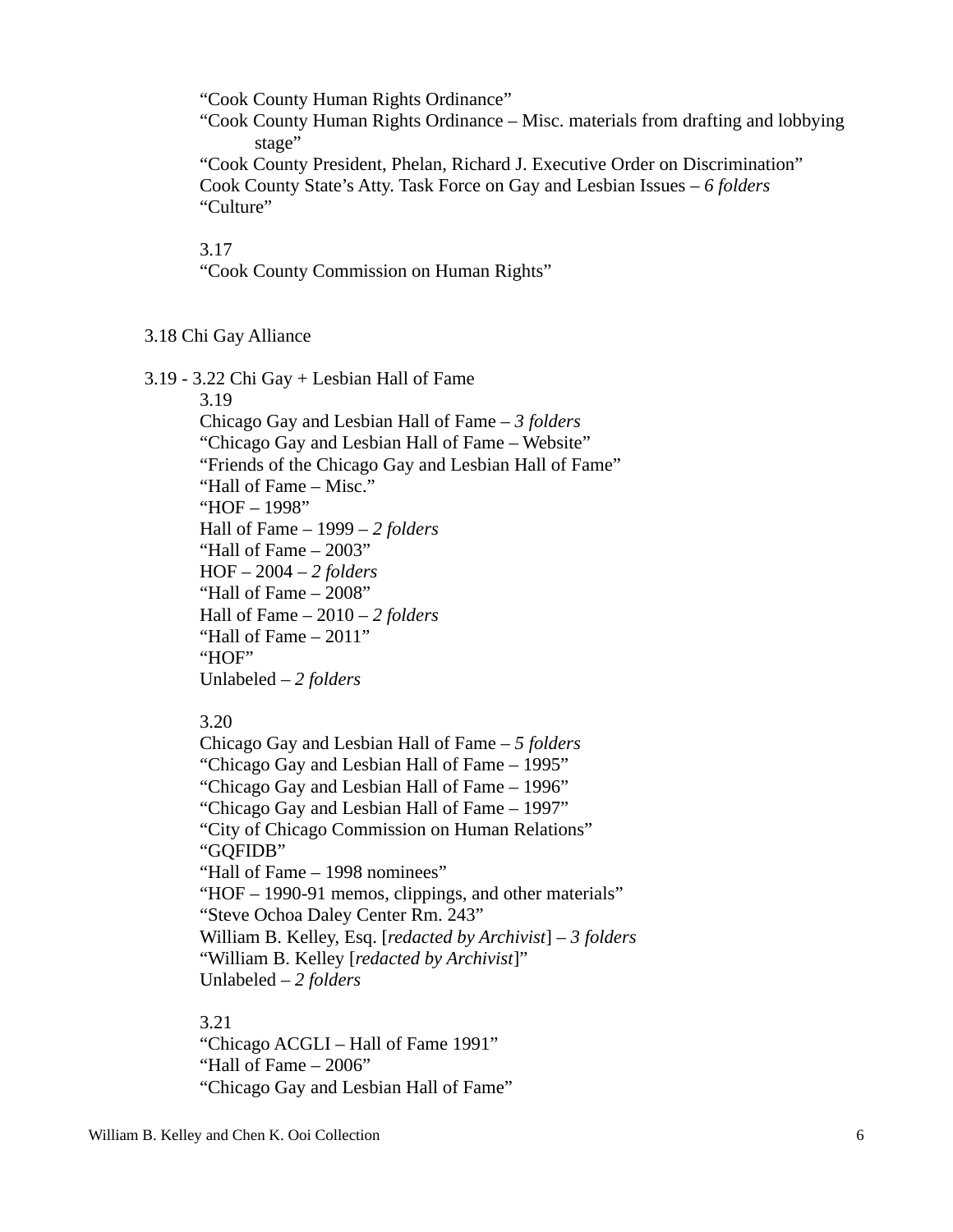"LGBT Hall of Fame Tax Exempt Status" "An outline History of Gerber/Library and Archives" "Airborne Express" "Chicago.CHR.ACGLI – Hall of Fame – 1992" Unlabeled – *6 folders*

#### 3.22

"Chicago Gay and Lesbian Hall of Fame – My induction" "Chicago Gay and Lesbian Hall of Fame – 1995" "H of F 2012" "HOF 501(c)(3) Project" "Hall of Fame" *Loose documents*

#### $3.23 D - G$

"Department of Defense, Gay and Lesbian Exclusion from Service" "Department of Human Rights" "Dorame, Henry Michael" "DHR Commissions Selection – Criteria and Resumes" "Equality Illinois" "Eye" "James Flint" "Free Spirit Fellowship" "Gay and Lesbian Celtic Culture Guild" "Gay and Lesbian Press Association" "Gay Law Students Association" Gay and Lesbian Town Meeting – *2 folders* GLAAD/Chicago – *2 folders* "Gay Life – memos + corres + clips – Found in 4730 in 4730 study  $9/25/1995$ " "Gay Life" "Gay rights – Illinois -  $80<sup>th</sup>$  G.A., H.B. 547-577" "General Midwest" "Geber/Hart" GLAAD – *3 folders* "Girth + Mirth Chi" "GLBVA [Gay, Lesbian, Bisexual Veterans of America] Newsletter" Gay, Lesbian, and Bisexual Veterans of America – *4 folders* "GLBVA" "GLSEN [Gay, Lesbian Straight Education Network]" Gay Pride Chicago – *3 folders*

3.24 Gay Life Insert Orders [Receipts]

"#45" "#44" "#43" "#42"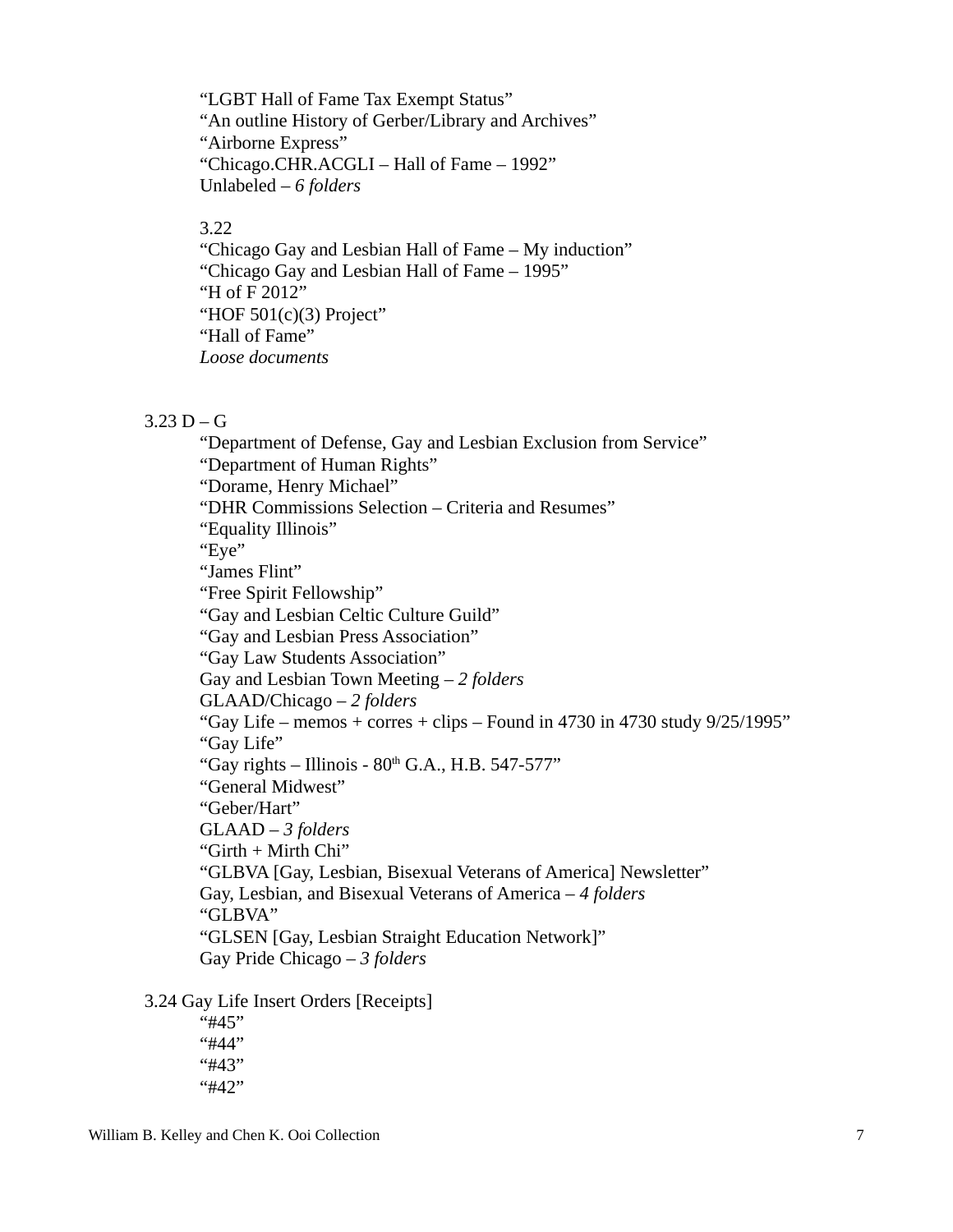| "#41" |
|-------|
| "#40" |
| "#39" |
| "#38" |
| "#37" |
| "#36" |
| "#35" |
| "#34" |
| "#33" |
| "#32" |
| "#31" |
| "#30" |
| "#29" |
| "#28" |
| "#27" |
| "#26" |
| "#25" |
| "#24" |
| "#23" |
| "#22" |
| "#20" |
| "#19" |
| "#18" |
| "#17" |
| "#16" |
| "#10" |
| "#5"  |

#### 3.25 H

"ACLU of Illinois, legislative committee" "AIDS Legal Council of Chicago" "Greater Chicago Gay and Lesbian Democrats" "HIV/AIDS Public Policy and Programs" "Hope in 1970" "Horizons/Center on Halsted" "Howard Brown" "Howard Brown Health Center" "Howard Brown Health Center – Elder Services Center" Howard Brown Memorial Clinic – *4 folders* Human Rights Campaign – *3 folders* Human Rights Campaign (fund) – *4 folders*

#### $3.26 I - K$

" $44<sup>th</sup>$  Ward  $1978 - IGLA"$ "Clerkship – Illinois supreme court" IGLTF [Illinois Gay and Lesbian Task Force]– *2 folders "*IIT Chicago Kent"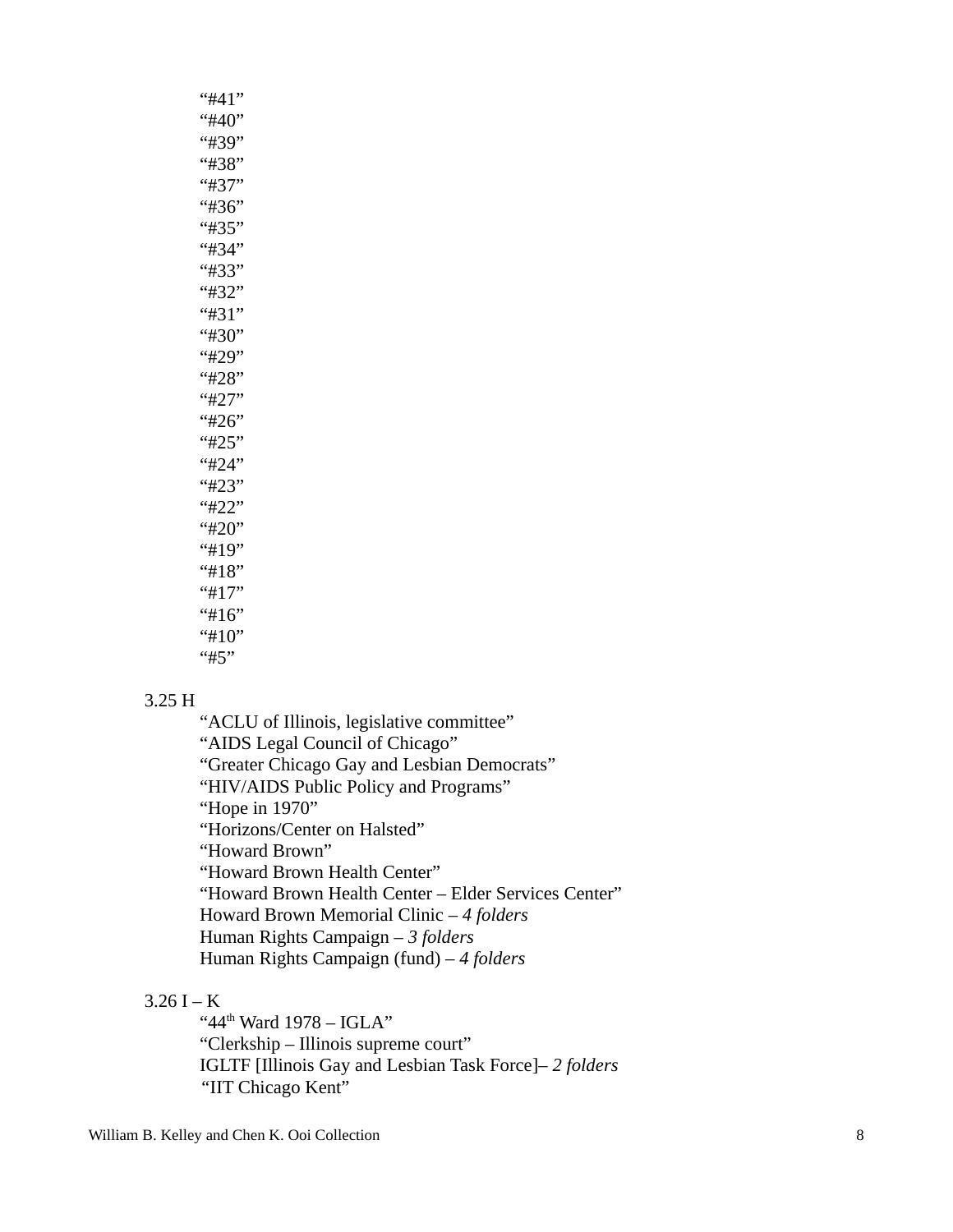"IL Department Human Rights Advisory Committee" "IL Department Human Rights. Implementation Committee. Legislative Subcommittee" Illinois Federation for Human Rights – *2 folders* Illinois Gays for Legislative Action – *2 folders* Illinois Gay and Lesbian Task Force – *4 folders* Impact – *6 folders "*Impact. Ethics committee" "Independent Voters of Illinois – Independent Precinct Organization – Lesbian and Gay Caucus" Integrity – *6 folders* Integrity/Chicago – *2 folders* "Internation Lesbian and Gay Association" "Kauahi, Norman Wendall" "Kraus, Suzanne" "William Kelley, Cook County Commissioner on Human Rights"

3.27 - 3.30 Illinois Gay Rights Task Force (IGRTF)

3.27 "Cuban Refugees" "Receipts" Unlabeled – *2 folders Loose documents*

#### 3.28

"Homosexual Homicide – Gay Case" Unlabeled – *8 folders Loose documents*

#### 3.29

"ILGRTF [Illinois Gay Rights Task Force] Bylaws" "ILGRTF – Embezzlement" "IGRTF Minutes + Agendas" "IL Gay Rights Task Force" "Arrest Records" "Chicago Commission on Human Relations" "1980 City Budget and Commission on Human Relations" "Enland Award Picket" "Correspondence – Out" "'Communications Act of 1978' – H.R. 13015" "Hearings and Meetings Participated In" "Illinois Dept. of Conservation" "Library and Resource Center" "Masters" "Glotkowski, Tim" "Briggs Disclosure" "Alliance To End Repression – ILL. Gay Rights Task Force – 1978 Primary Candidates' Questionnaire"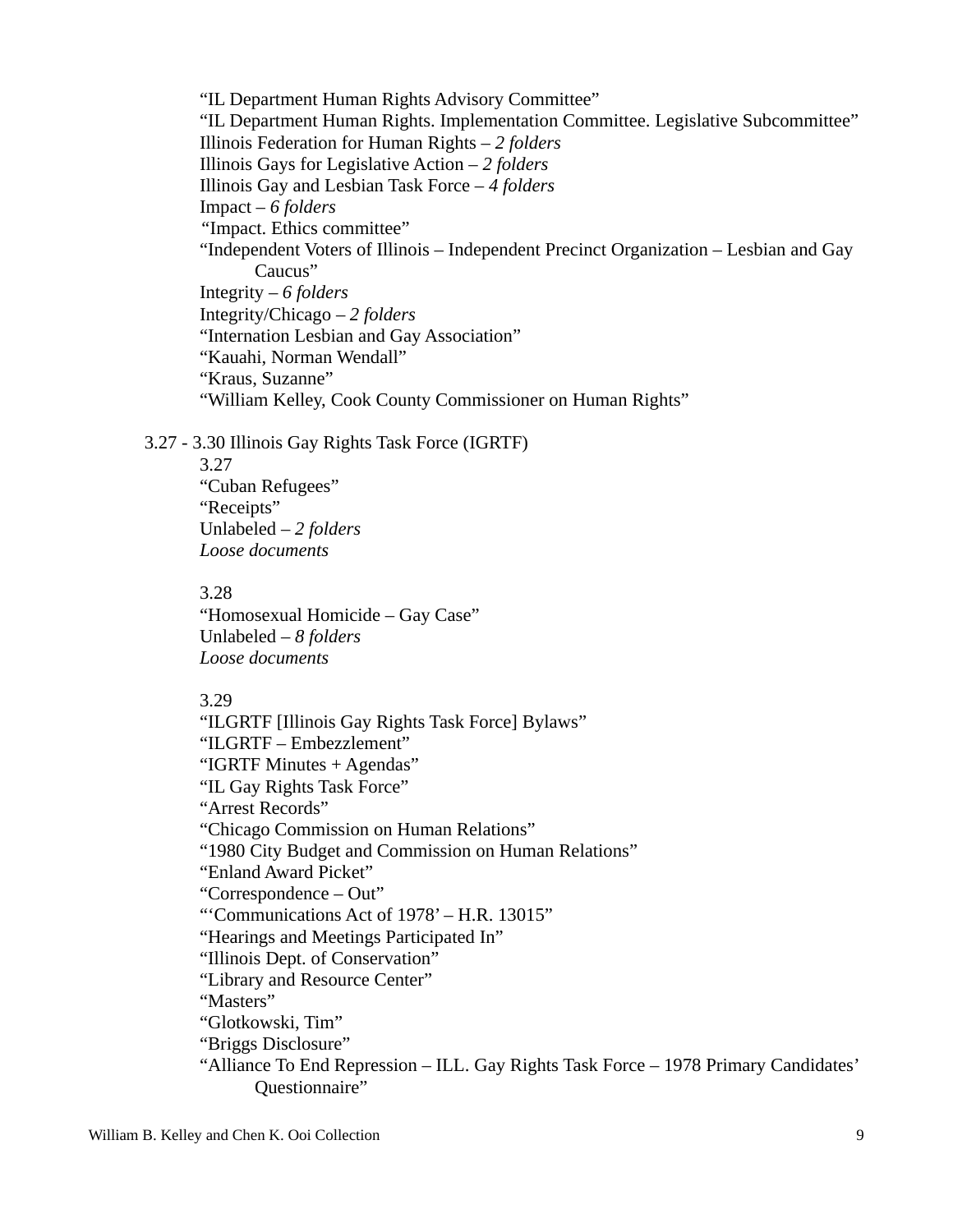3.30

*Full box of loose documents*

# $3.31 L - M$

Lakeview Citizens Council – *3 folders* "Lakeview Action Coalition" "Lam, Thomas (Peter Kui)" "Lambda Legal" "Lambda LDEF [Lambda Legal Defense and Education Fund]" "Lambda Legal Defense Fund" "Lambda Legal Defense and Education Fund" Lambda Legal Defense & Education Fund, Inc. - *2 folders* "LLEDF" "Lambda Resource Center For The Blind" "Lavender Woman" Legacy – *2 folders* "Legislative Action Project" "Lesbian and Gay Bar Association of Chicago" "Lesbian and Gay Issues and the Criminal Justice System Task Force" "Lesbian and Gay Prog Dem Org" "Lettuce Entertain You" "LGBT Archives Organizations" "LGPDO" "Magnolia-Malden Neighbors" "March on Washington – 1987" "Margolis & Velasco" "Mattachine WA" "Mattachine FL" "Maturity" "Larry McKeon" "The Men's Page"

## 3.32 LAGBAC

"Lesbian and Gay Bar Association" "L+G Bar Association Chi" LAGBAC [Lesbian and Gay Bar Association of Chicago]– *11 folders* "LAGBAC 1993-ca. 1994" "LAGBAC – IDPH AIDS Rules Project" "LAGBAC (newsletter)" "Lesbian and Gay Bar Association of Chi" Unlabeled – *1 folder*

3.33 Mattachine Midwest / Nacho / Illinois Gays for Legislative Action "Richard Inman Letter to Barbara Grier Feb 2 1996 (copy)" "Chicago Committee on Gay People and the Law" "Gay Press Association"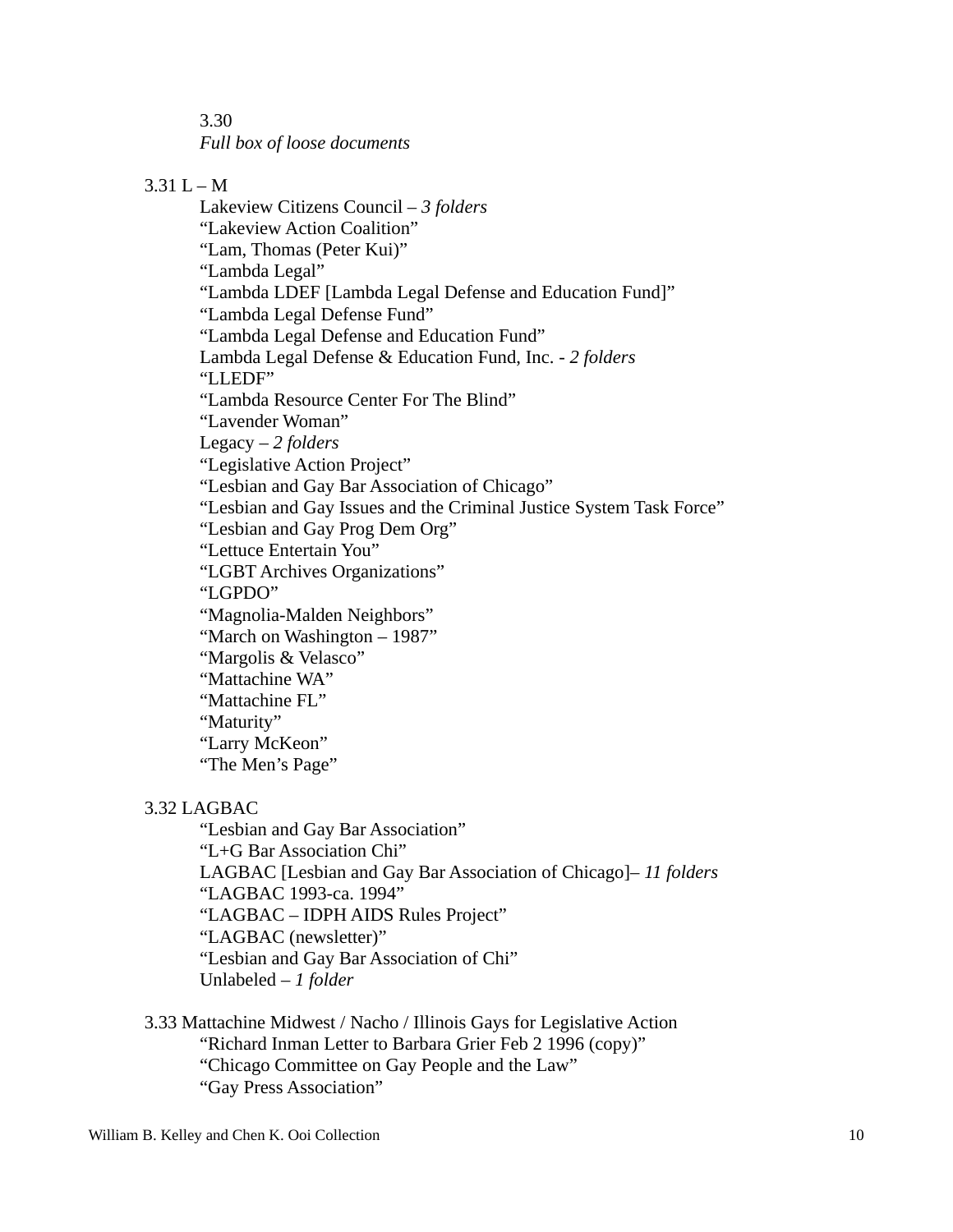"Havley, Joseph"

"Mattachine Midwest"

"Organization to Promote Equality Now (OPEN)"

"Gunnison, Foster, Jr."

"Institute of Social Ethics"

"National Coalition of Gay Organizations"

"NCGO [National Coalition of Gay Organizations]"

National Legal Defense Fund - *2 folders*

*"*NPCHO [National Planning Conference of Homophile Organizations]: Credentials Committee"

"NPCHO – 1966, San Francisco"

"NPCHO – 1966, Kansas City"

"NPCHO – 1967, Washington"

"NPCHO – Eastern Regional Conference"

NPCHO – NACHO [North American Conference of Homophile Organizations] "NACHO"

"NACHO – Agenda Items, Projects, Etc."

"NACHO – 1970 Convention, San Francisco"

"NACHO – Clearinghouse"

NACHO – Credentials Committee – *2 folders*

"NACHO – Credentials Committee – 1967"

"NACHO – Credentials Committee – 1968"

"NACHO – Credentials Committee – 1969/70"

"NACHO – Federal Govt. Committee"

"NACHO – Project Possibilities"

"NACHO – Radicalization"

"NACHO – Religious Committee"

"WCHO [Western Regional Conference of Homophile Organizations"

Unlabeled – *2 folders*

3.34 - 3.37 Mattachine Midwest

3.34

"NACHO"

"Illinois Gays for Legislative Action"

*Loose documents*

3.35

"Mattachine Midwest"

"Con-Con"

"Homophilia – Hold – July, '69"

"MM [Mattachine Midwest] – Religious Concerns"

"MM – Secretary – Corresp. Copies, etc."

"MM – Program Committee"

"MM – Public Relations"

"MM – Public Relations – Press Release List"

"MM – Stationery"

"MM – Telephone"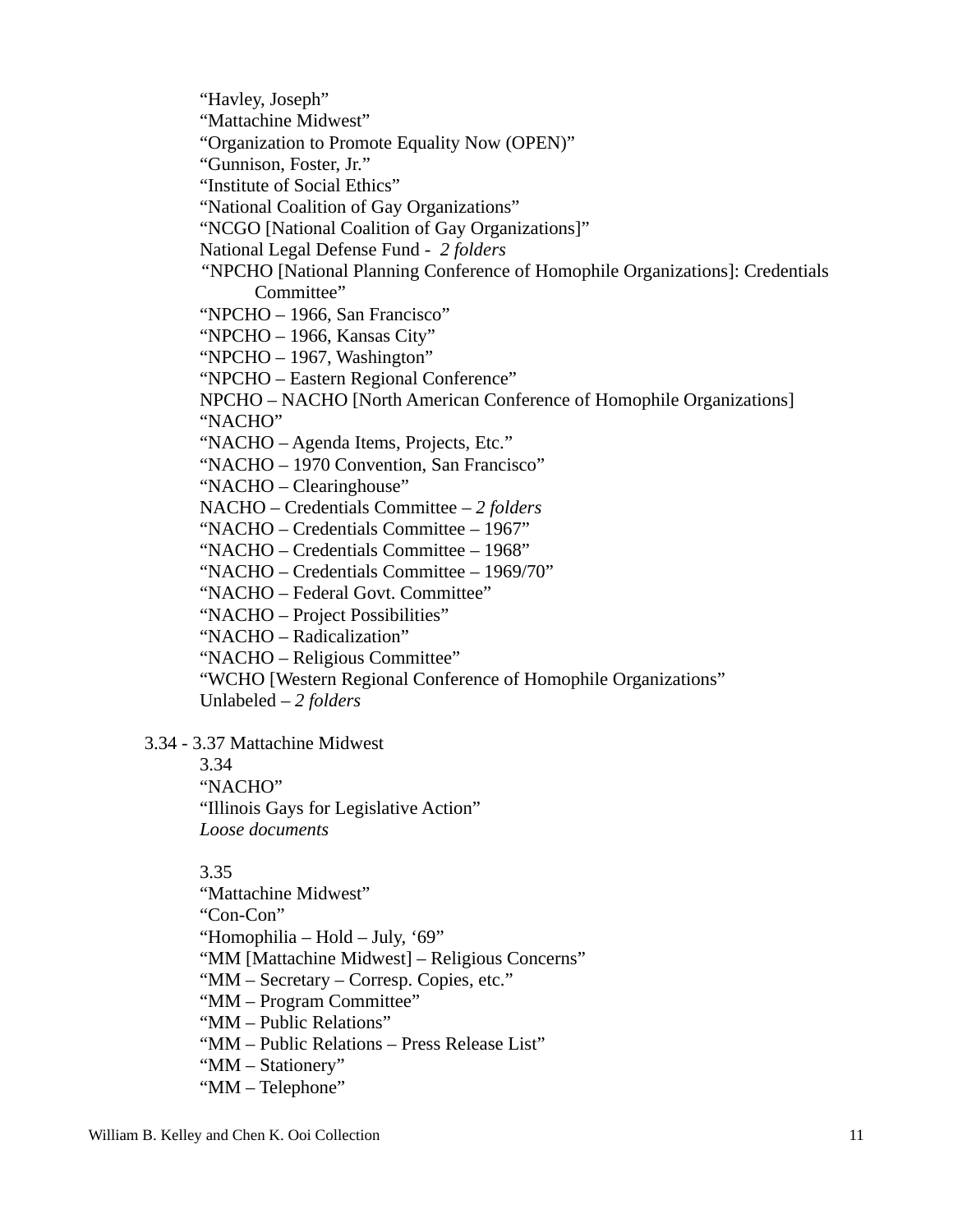"MM – Publications" "Newsletter – June 1971" "NEWSLETTER: Single copy File" "Newsletter excerpt clips" "Newsletter Raw Material – Sept. '70 (#2)" "Newsletter Raw Material – Apr. 1971" "Old Press Clippings" "Mattachine Midwest, etc., et al., ads. Frisch, etc." "MM and Black Panther Party" "Newsletter Raw Material – Sept. 1970" "Newsletter – Dec. 1970 Raw" "Newsletter Raw – July 1971" "Newsletter Nov. 1969" Unlabeled – *22 folders*

#### 3.36

"MM Stationary" "NPCHO" "Stationary" Unlabeled – *17 folders Loose notepad*

#### 3.37

"Correspondence" Mattachine Midwest – *2 folders* "Mattachine Midwest Newsletter" "Mattachine" "Mattachine Midwest 20<sup>th</sup> Anniversary Celebration" Unlabeled – *4 folders Loose documents*

#### 3.38 N

"Names Project" "NATL Gay + Lesbian Task Force" "NATL Gay Rights Advocate" "National Gay Rights Advocates" "National Gay Rights Advocates (NGRA)" "NATL Gay Task force" "National Committee for Sexual Civil Liberties" "National Gay Speakers Bureau" "NCSCL [National Committee for Sexual Civil Liberties]" "Gary Nepon 13<sup>th</sup> Legislative District" "New York" "New York  $-G + M$  [Girth  $+$  Mirth]" "Mattachine NY" "NGTF [National Gay Task Force]" "NGLTF [National Gay and Lesbian Task Force]"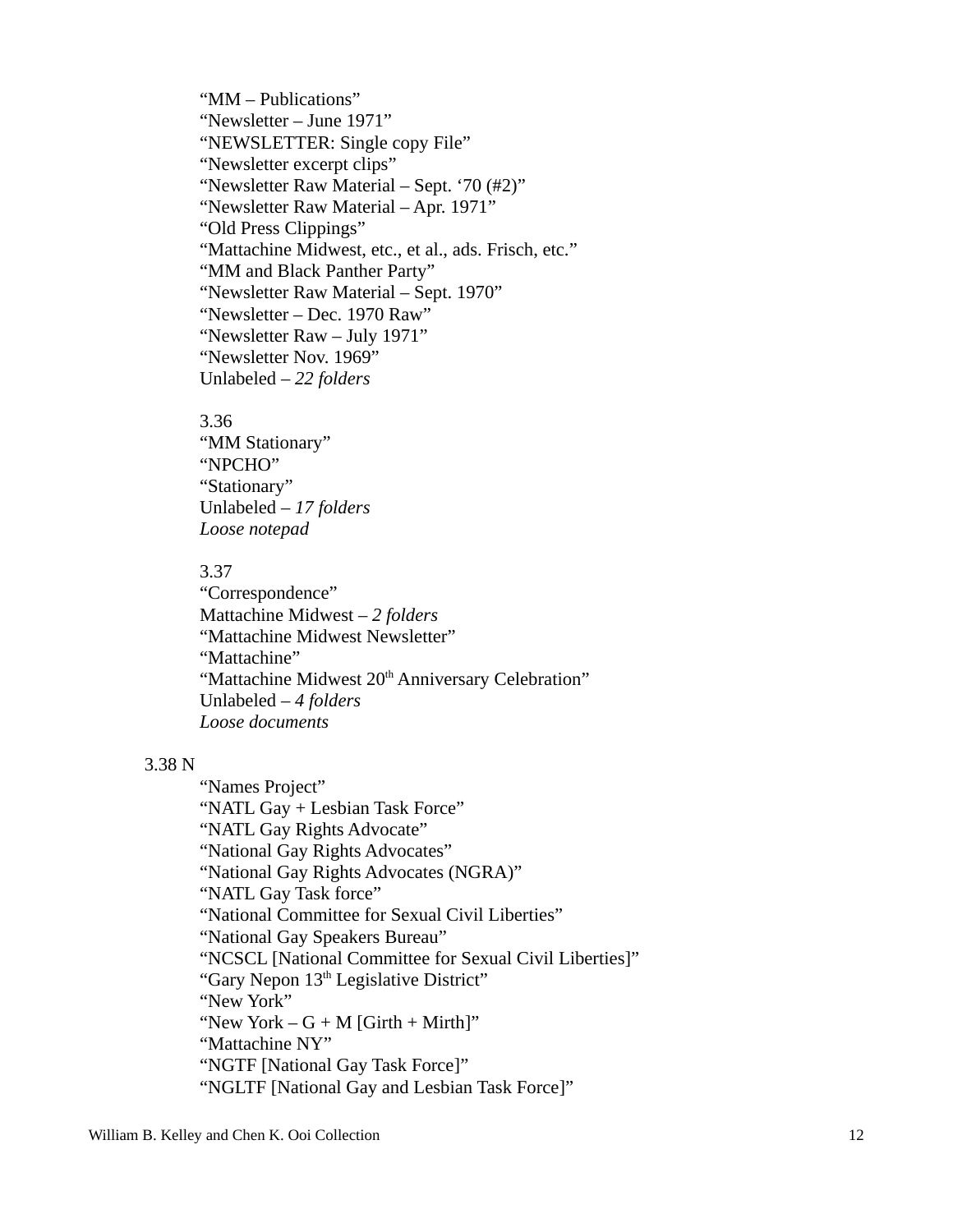NLGLA [National Lesbian and Gay Law Association] – *5 folders* "NNLGO [National Network of Lesbian and Gay Officials] – Chicago, 1993" "North Lakeshore GLC" "North Lakeshore Gay + Lesbian" "Northshore Gay and Lesbian Community Org" Unlabeled – *3 folders Loose documents*

3.39 National Gay + Lesbian Law Association

"Lav Law 1988" "Lavender Law – 1988 - "Attorneys' Network" "NGLGA [National Gay and Lesbian Law Association]" "NGLGA – 1991" "NGLGA – 1993" "NGLGA – C-span" "NGLGA – Expenses" "NGLGA – Lavender Law 3 Chicago 11/92" Unlabeled – *3 folders Loose documents*

#### $3.40 O - Z$

```
One – 3 folders
One Inc. - 3 folders
"Open"
"Out & Proud in Chicago (WTTW)"
"Phelan – Cook County Human Rights Ordinance"
"1978 Primary"
Pride Chicago – 4 folders
"Pride Chi"
"Race &Anti-Racism Organizations"
Sage – 2 folders
"Search Sub Committee"
"Sheridan Park Neighbor's Association"
"1978 Special Aldermanic - 46<sup>th</sup> and 48<sup>th</sup> Wards -5/16/78"
"TF on L+G Issues – Cook Co. State's Attorney"
"Theater and Arts Organizations"
"Travel – Misc."
"Unemployment Compensation – Documentation of Job Search"
"Unarmed America"
"Various Dates + Subjects"
"44<sup>th</sup> Ward 1978"
"Warner, Arthur C."
"WNIB WNIZ"
"WTTW"
"Youth Against War + Fascism"
```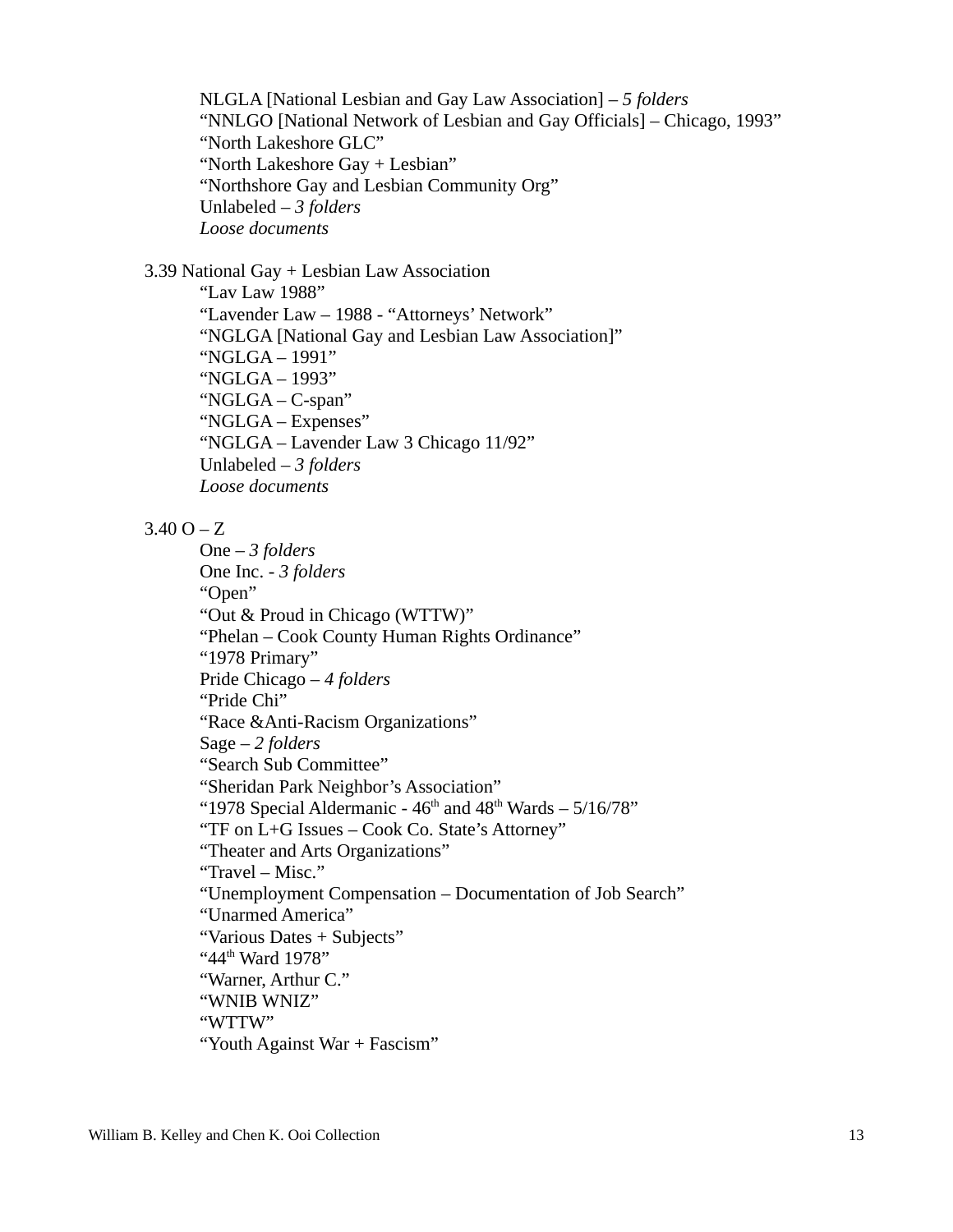#### 4. 3.41 - 3.44 Misc Chicago Org Ephemera and Documents

3.41 *Full box of loose documents*

3.42 "D.C." "Misc. Cultural" "Misc. Political Correspondence + Mailings" "Misc. Contact Info" "Misc. Politics" "Misc. AIDS" "Misc. Clippings Political" "Unknown" Unlabeled – *1 folder*

3.43 *Full box of loose documents*

*3*.44 "Letters to Editors – Chi" *Loose documents*

## 5. **SUBJECT**

4.1 Law School 4.2 Job Search 4.3 Photos + negatives 4.4 Travel / Netherlands / Etc. 4.5 Childhood 4.6 Awards / Diplomas

## 6. **REFERENCE AND ANNOTATED PERIODICALS**

- 5.1 Alphabetized
- 5.2 Over-sized
- 5.3 Annotated
- 5.4 Misc. / Not alphabetized

## **7. AUDIO / VISUAL MATERIALS**

## **8. OVERSIZE / NONTRADITIONAL FORMAT**

**9. SEPARATIONS**

Separations: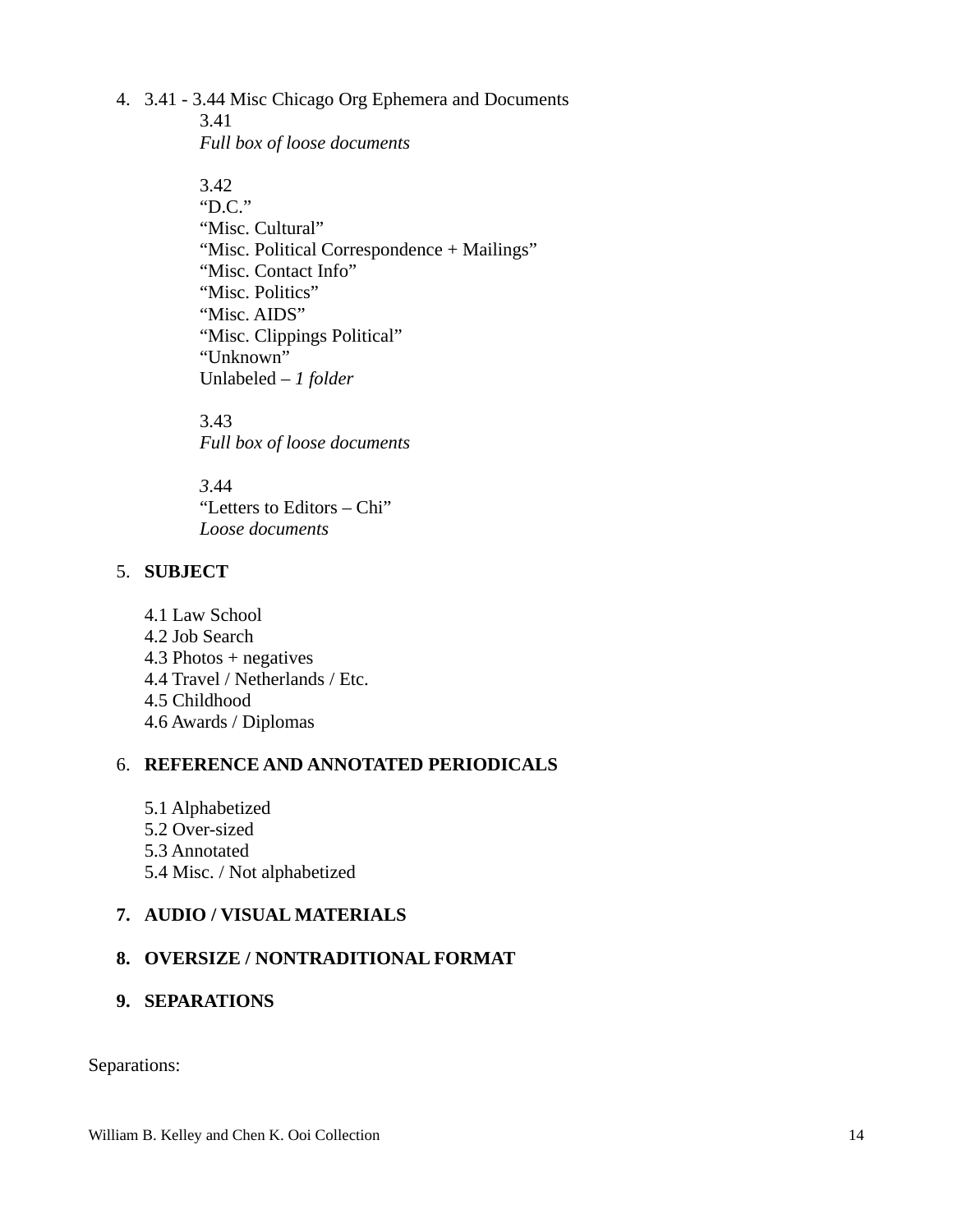Separations encompass roughly 35 linear feet and include, but are not limited to, printed books, copies of periodicals, copies of magazines, erotica, and other miscellaneous documents. Pieces were separated for a variety of reasons, including, but not limited to: items needing to be cataloged for special collections, bound books being put into library circulation, and item condition.

Restrictions:

No known restrictions. No donor restrictions. Standard restrictions apply (see G/H "Confidentiality Agreement" for archives use).

Related Fonds/Series: Barbara Grier &Donna McBride Papers, *xxxx-5* Chicago Gay and Lesbian Hall of Fame, *1991-7* Girth + Mirth Records, *2012-3* Illinois Gay and Lesbian Task Force, *1988-2*; *1996-7*  Integrity, Inc. Records, *1993-2* Maturity Archives, *1998-3* Mattachine Midwest, *1993-4*

Subject Headings: Gay Rights Gay Rights—Gay men—Legal status, laws, etc. Gay Rights—Lesbians—Legal status, laws, etc. Homosexuality--Social aspects Homosexuality--Societies, etc Same sex marriage

Preferred Citation: [Identification of item], William B. Kelley and Chen K. Ooi Collection, Gerber/Hart Library and Archives, Chicago, Illinois

Language: English

Repository: Gerber/Hart Library and Archives

Processed by: Whit Sadusky, Archivist. 05 February 2022.

Note(s): *The William B. Kelley and Chen K. Ooi Collection is one of the largest holdings at Gerber/Hart. This Finding Aid is being published in an effort to allow for a higher level of immediate accessibility towards this valued and extensive collection. The Finding Aid is in flux as of February, 2022, and will be updated as holdings are further cataloged. If you have any questions regarding the content of this collection, please reach out to Gerber/Hart via email at info@gerberhart.org.* 

*\*The information you see under the "Organizations" series header includes a folder-level breakdown*